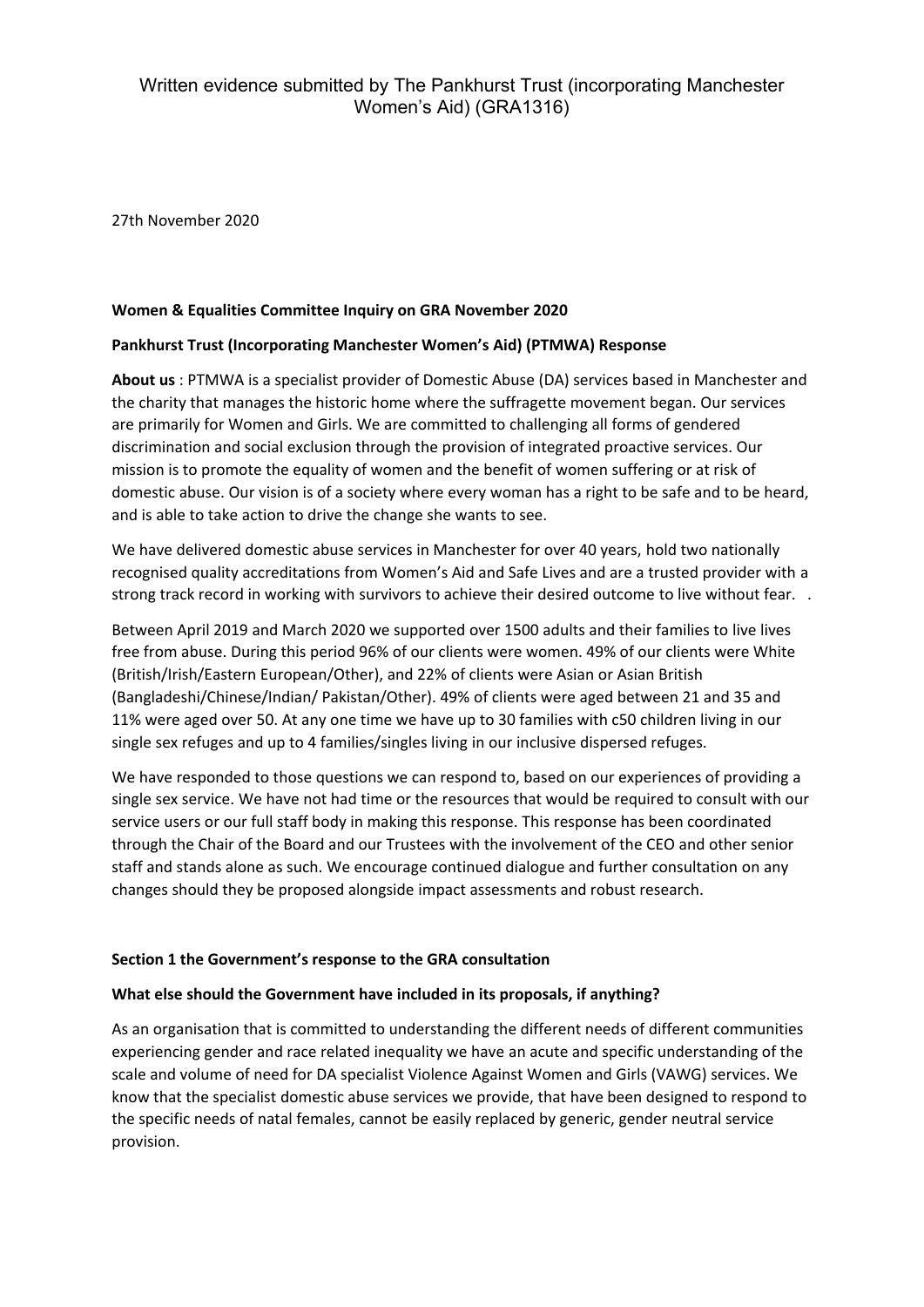Whilst we welcome extra provisions for other vulnerable groups that don't involve dismantling existing rights, we would have liked to have seen a stronger acknowledgement of the importance of sustaining and enhancing specialist singe sex provision. As a provider, we do already support men who have experienced DVA and have a strong evidence base for an approach which recognises difference in the experience, needs and responses to DVA between sexes. We would welcome additional provision to be available to meet the needs of transgender people. All people seeking support for DVA deserve effective individual responses suited to their needs.

We would have liked to have seen a specific commitment requiring commissioners and funders of services to carry out a full equality impact assessment on any proposed changes to specialist VAWG, and in particular specified single sex service provision, prior to making changes to that provision.

As an organisation that has spent over 40 years listening and responding to the needs of Women and Girl (W&G) survivors we understand the importance of engaging with clients, in a meaningful way, to ensure that nothing about them happens without them. We would therefore have liked to see an explicit commitment to including, engaging and involving W&G about any and all proposed changes to the services they use, and in particular to the inclusion of natal males in single sex and safe spaces.

We feel that the lack of targeted consultation to date with the largest group potentially adversely affected, that is Women and Girls who have experienced domestic abuse, rape and sexual assault, to be a serious oversight particularly given the significant numbers whose lives are taken either through domestic homicide and suicide as a result of male violence.

We believe the views of vulnerable women and our service users have not been taken into account, we have not had time to consult with our service users or full staff body. As organisations working with women and girls experiencing violence and domestic abuse we need more time to consult with service users on the proposed changes, these are complex issues. We believe that independent resourced and specific consultation is required with users of single sex services and that this should form a key part of a wider impact assessment.

We would also have liked to have seen a clear statement from the government requiring local authorities, funders and providers to investigating and to putting in place safeguarding for W&G survivors of VAWG prior to making a decision to implement gender neutral provision.

### **Does the Scottish Government's proposed Bill offer a more suitable alternative to reforming the Gender Recognition Act 2004?**

We have the following concerns about the Scottish Government's proposed Bill.

We are concerned that the changes proposed allowing self-declaration of sex , whilst beneficial in terms of length, experience and expense for the individual seeking to change their sex, would not afford the individual any more rights than currently exist in law, indeed TG people are doubly protected through both Equalities and Hate Crime legislation in a way that natal females are not.

The changes may however undermine the existing rights of natal females. The replacement of an objective diagnoses with self-id or self-recognition could be open to not only misunderstanding but also misuse by perpetrators of violence and abuse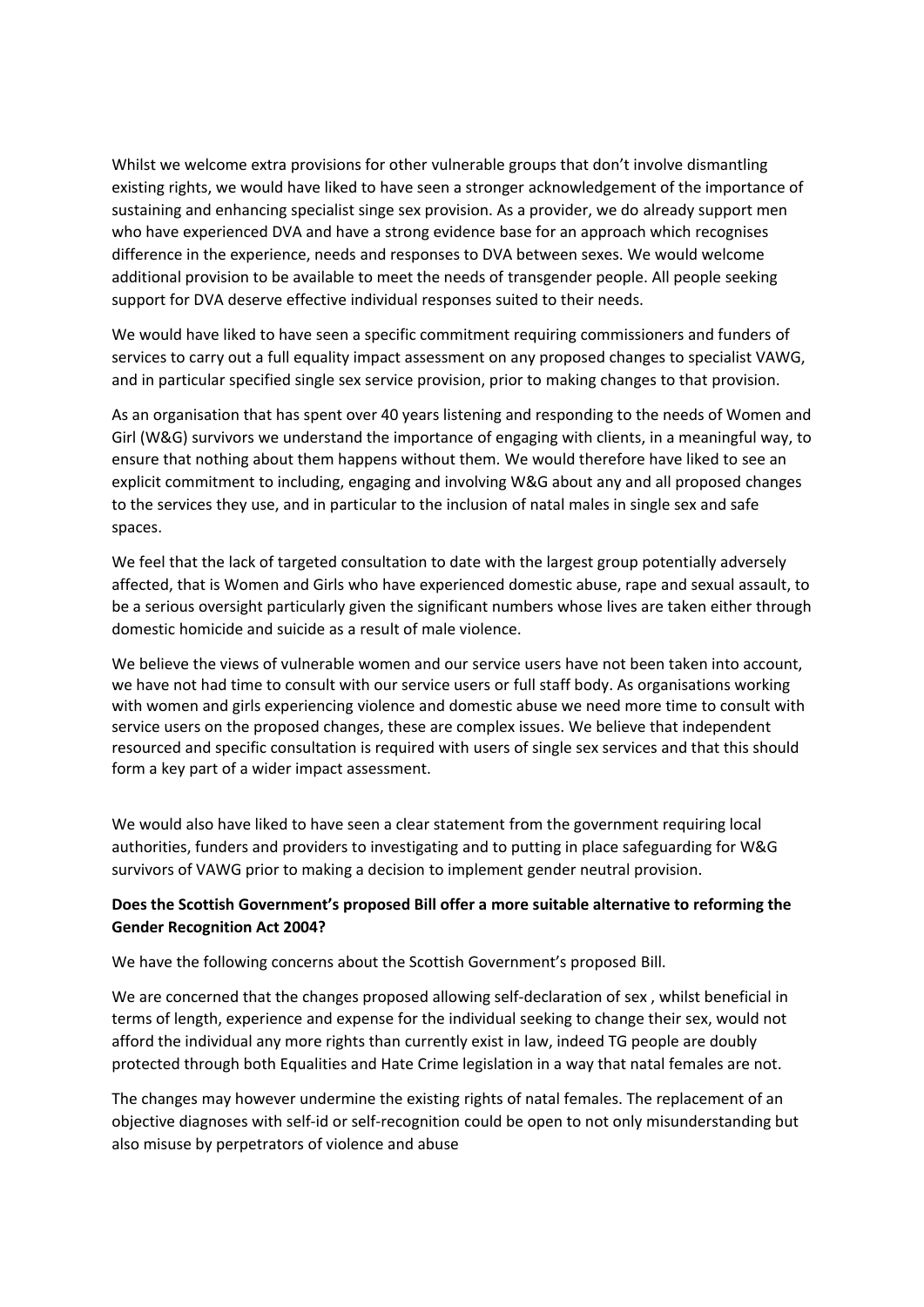We believe allowing individuals to change their legal sex by means of self-declaration could lead to an erosion of a women's right to access and receive a service delivered by women for women. We have concerns that vulnerable W&G traumatised by abuse by natal males may stop accessing services if these are delivered by and used by an individual who in all other respects except selfidentity or self-recognition, presents as a natal male.

Providing a medical history, or report, of any treatments for gender dysphoria is useful way to assess the suitability of an applicant for a legal transition and provide a clear record of the process. This helps to protect the rights of all women and girls, not just those accessing single sex services, by ensuring only males who belong to the clearly defined group the GRA was designed for are motivated to undergo the relevant process. Removing checks and balances like this would weaken existing rights and protections currently used by those accessing our services. It opens up the floor to opportunistic, predatory and/or dangerous individuals to apply without any professional scrutiny.

This is not said to impugn the honest intentions and needs of people seeking to live in a different gender to their natal one. It is a recognition of the fact that a law which does not consider the disastrous consequences of opening a loophole to malicious people is making a mistake when it comes to the perpetrators of violence against women. Even if this risk is miniscule, it is a risk too high for women and girls, and completely preventable.

#### **Section 2 Wider issues concerning transgender equality and current legislation.**

# **Are there challenges in the way the Gender Recognition Act 2004 and the Equality Act 2010 interact? For example, in terms of the different language and terminology used across both pieces of legislation.**

We feel the current provisions are inadequate, particularly if the proposed changes to allow for self-ID are introduced. We would like more time, research and consultation to better understand the risk of confusion on the status of sex as a protected characteristic and how this could be exacerbated by changes to the GRA, and to better understand the way the prosed amendments to the GRA might make it more difficult to apply the exemptions in the Equalities Act 2010.

It is vital that women's organisations and services have the legal tools to differentiate between people born male and people born female. To enforce their rights under the Equality Act Organisations offering single-sex services to women need an objective way of being able to exclude all natal born males, including those biological males with paperwork to say they are female: if not, women's legal rights will be affected. It is therefore essential that we investigate and privacy exemptions for single sex services offered by ourselves and other organisations providing these services are required to manage risk. For example exemptions that would allow single sex organisations to ask individuals seeking access to single sex services if they have transitioned, and for it to be made explicit that it is lawful for single sex domestic violence and abuse (DVA) provision to exclude transgender/transsexual individuals if it judges that clients who attend/access their services, for example Refuge, group work or counselling, would be unlikely to do so if a male to female transgender/transsexual person was also there.

The requirement of our organisation, and wider women's organisations, to report upon outcomes and analyse statistical data also requires that there is the ability to distinguish between natal born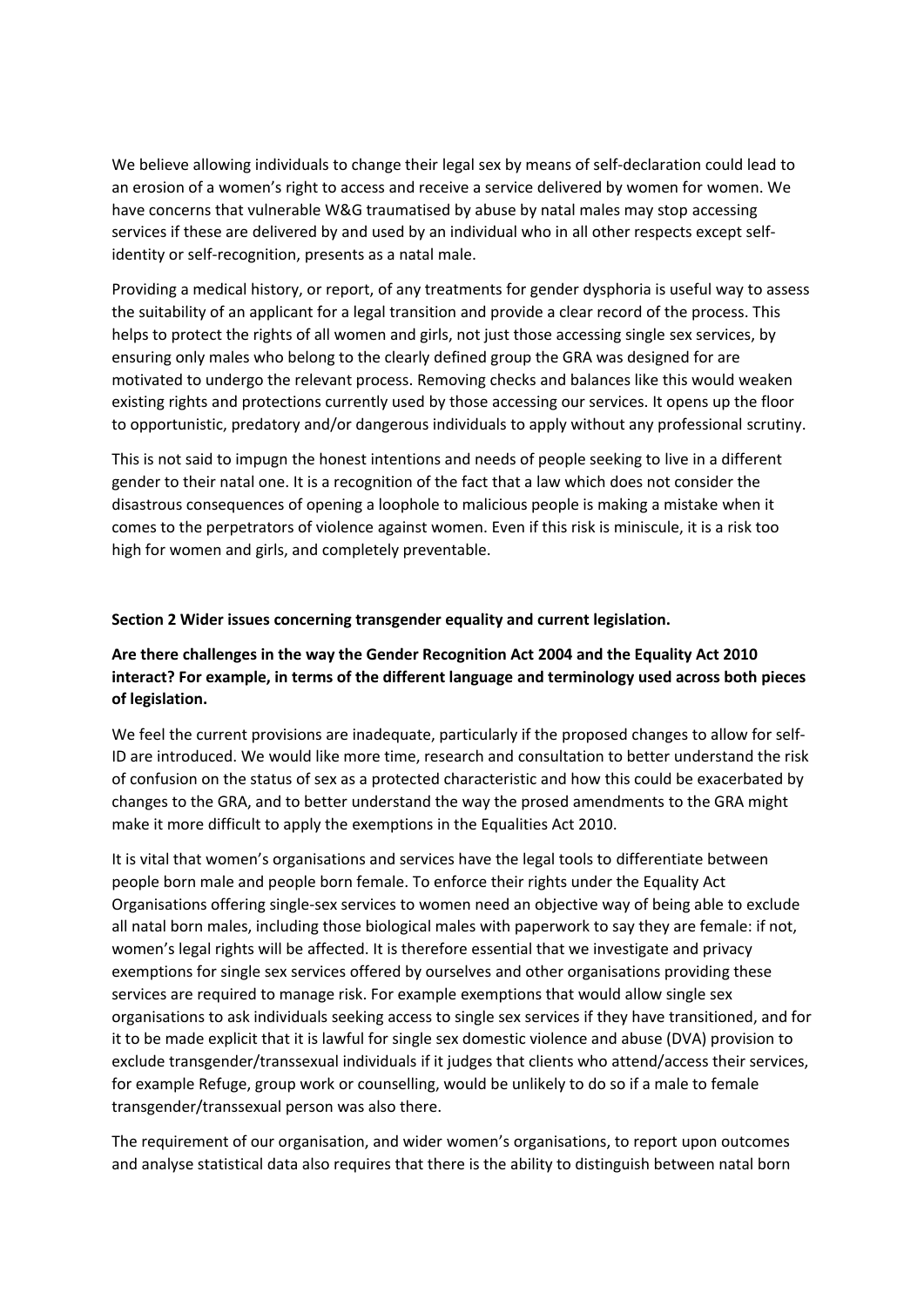males and females, in order to properly assess service need, outcomes and opportunities. There is a risk of confusion on the status of sex as a protected characteristic and that conflation with gender already blurs and undermines the rights of females as a sex, who in addition to this, experience systemic socially constructed gendered sexism. Changes to the GRA may well exacerbate this confusion. We believe that further research, impact assessments and consultation is essential to both to assess whether this change would cause disproportionate harm to other protected individuals/groups and to consider what, if any, mitigation would be required to prevent this.

# **Are the provisions in the Equality Act for the provision of single-sex and separate-sex spaces and facilities in some circumstances clear and useable for service providers and service users? If not, is reform or further guidance needed?**

We have concerns that the GRA would impact on other areas of law and public services and that this should be properly assessed. We would then need to understand fully the impacts on the provision and protection of single sex services and access to these to ensure that the rights of currently protected groups and individuals are not undermined by the proposed changes.

We would want to see an independent review of how the exceptions in the Equality Act relating to occupational requirements are currently being applied in practice.

In some cases we use lawful exceptions to restrict job roles, volunteering opportunities and services to women. We are concerned that we will be unable to continue to do this if self-id becomes law. We are already seeing a significant rise in enquiry and challenge when advertising roles using the exemption.

The protections for single sex DVA provision should at the very least be strengthened to match those afforded to, for example, group counselling sessions for female victims of sexual assault. It should be made explicit that it is lawful for single sex DVA provision to exclude transgender/transsexual individuals if it judges that clients who attend/access their services, for example Refuge, group work or counselling, would be unlikely to do so if a male to female transgender/transsexual person was also there.

In addition any implication that the provision of single sex violence against women & girls services should be dependent on any real or implied demand for men only services has to be removed from the Act.

(This references the example given in the notes published with the Equality Act 2010 that included the following examples of lawful exceptions:

• a cervical cancer screening service to be provided to women only, as only women need the service;

• a domestic violence support unit to be set up by a local authority for women only but there is no men-only unit because of insufficient demand;

- separate male and female wards to be provided in a hospital;
- separate male and female changing rooms to be provided in a department store;

• a massage service to be provided to women only by a female massage therapist with her own business operating in her clients' homes because she would feel uncomfortable massaging men in that environment.)